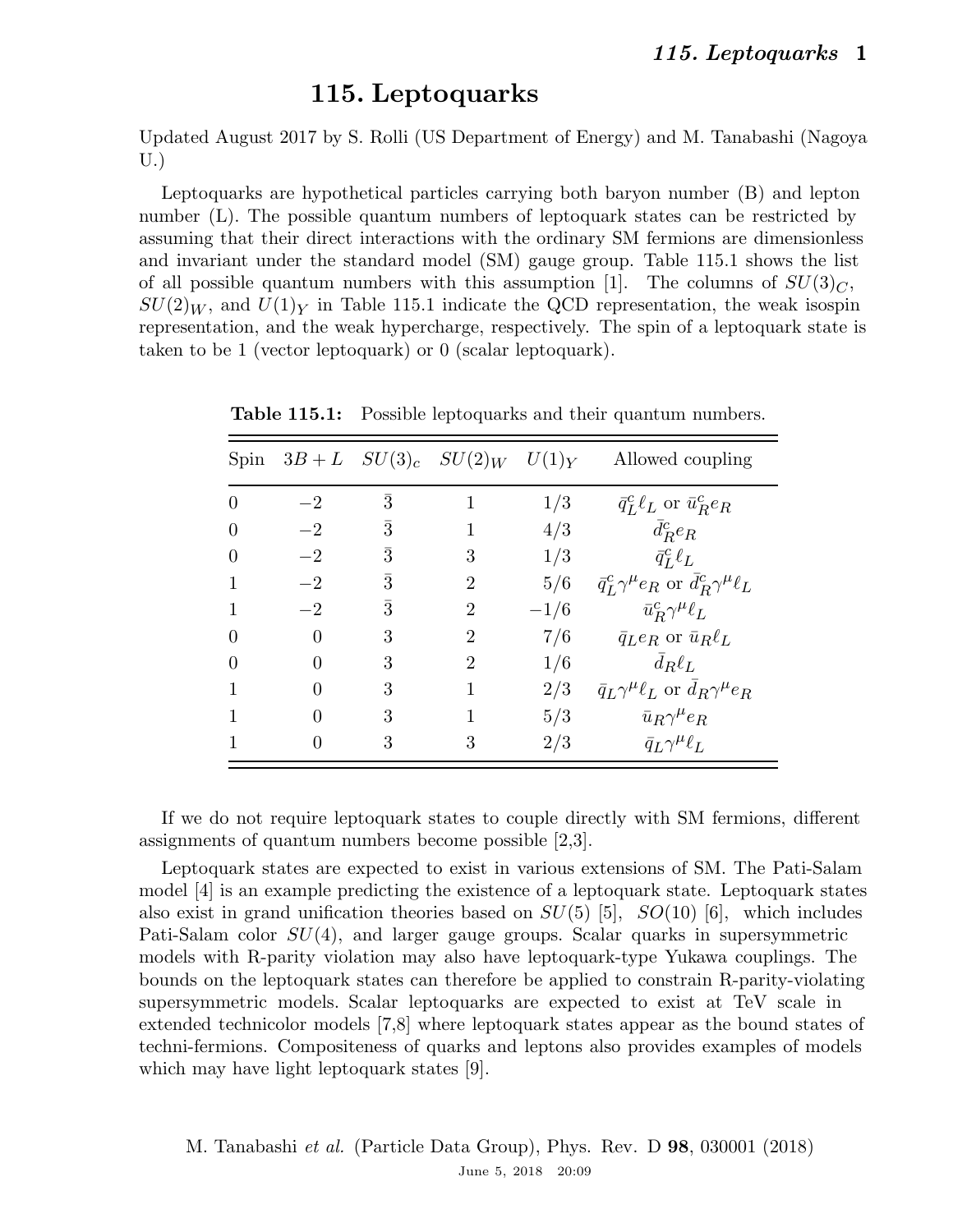#### 2 115. Leptoquarks

Bounds on leptoquark states are obtained both directly and indirectly. Direct limits are from their production cross sections at colliders, while indirect limits are calculated from the bounds on the leptoquark-induced four-fermion interactions, which are obtained from low-energy experiments, or from collider experiments below threshold. These four-fermion interactions often cause lepton-flavor non-universalities in heavy quark decays. Anomalies observed recently in the  $R_K$  and  $R_D$  ratios [10,11] in the semi-leptonic B decays may be explained in models with TeV scale leptoquarks.

If a leptoquark couples to quarks (leptons) belonging to more than a single generation in the mass eigenbasis, it can induce four-fermion interactions causing flavor-changing neutral currents (lepton-family-number violations). The quantum number assignment of Table 1 allows several leptoquark states to couple to both left- and right-handed quarks simultaneously. Such leptoquark states are called non-chiral and may cause four-fermion interactions affecting the  $(\pi \to e\nu)/(\pi \to \mu\nu)$  ratio [12]. Non-chiral scalar leptoquarks also contribute to the muon anomalous magnetic moment [13,14]. Since indirect limits provide more stringent constraints on these types of leptoquarks, it is often assumed that a leptoquark state couples only to a single generation of quarks and a single generation of leptons in a chiral interaction, for which indirect limits become much weaker. Additionally, this assumption gives strong constraints on concrete models of leptoquarks.

Refs. [15,16,17] give extensive lists of the bounds on the leptoquark-induced fourfermion interactions. For the isoscalar scalar and vector leptoquarks  $S_0$  and  $V_0$ , for example, which couple with the first- (second-) generation left-handed quark, and the first-generation left-handed lepton, the bounds of Ref. 17 read  $\lambda^2 < 0.07 \times (M_{\rm LQ}/1~\rm TeV)^2$ for  $S_0$ , and  $\lambda^2 < 0.4 \times (M_{\text{LQ}}/1 \text{ TeV})^2$  for  $V_0$   $(\lambda^2 < 0.7 \times (M_{\text{LQ}}/1 \text{ TeV})^2$  for  $S_0$ , and  $\lambda^2$  < 0.5 ×  $(M_{\text{LQ}}/1 \text{ TeV})^2$  for  $V_0$ ) with  $\lambda$  being the leptoquark coupling strength. The  $e^+e^-$  experiments are sensitive to the indirect effects coming from t- and u-channel exchanges of leptoquarks in the  $e^+e^- \rightarrow q\bar{q}$  process. The HERA experiments give bounds on the leptoquark-induced four-fermion interaction. For detailed bounds obtained in this way, see the Boson Particle Listings for "Indirect Limits for Leptoquarks" and its references.

Collider experiments provide direct limits on the leptoquark states through limits on the pair- and single-production cross sections. The leading-order cross sections of the parton processes

$$
q + \bar{q} \to LQ + \overline{LQ}
$$
  

$$
g + g \to LQ + \overline{LQ}
$$
  

$$
e + q \to LQ
$$
 (115.1)

may be written as [18]

$$
\hat{\sigma}_{\text{LO}} \Big[ q \bar{q} \to \text{LQ} + \overline{\text{LQ}} \Big] = \frac{2\alpha_s^2 \pi}{27 \hat{s}} \beta^3,
$$

June 5, 2018 20:09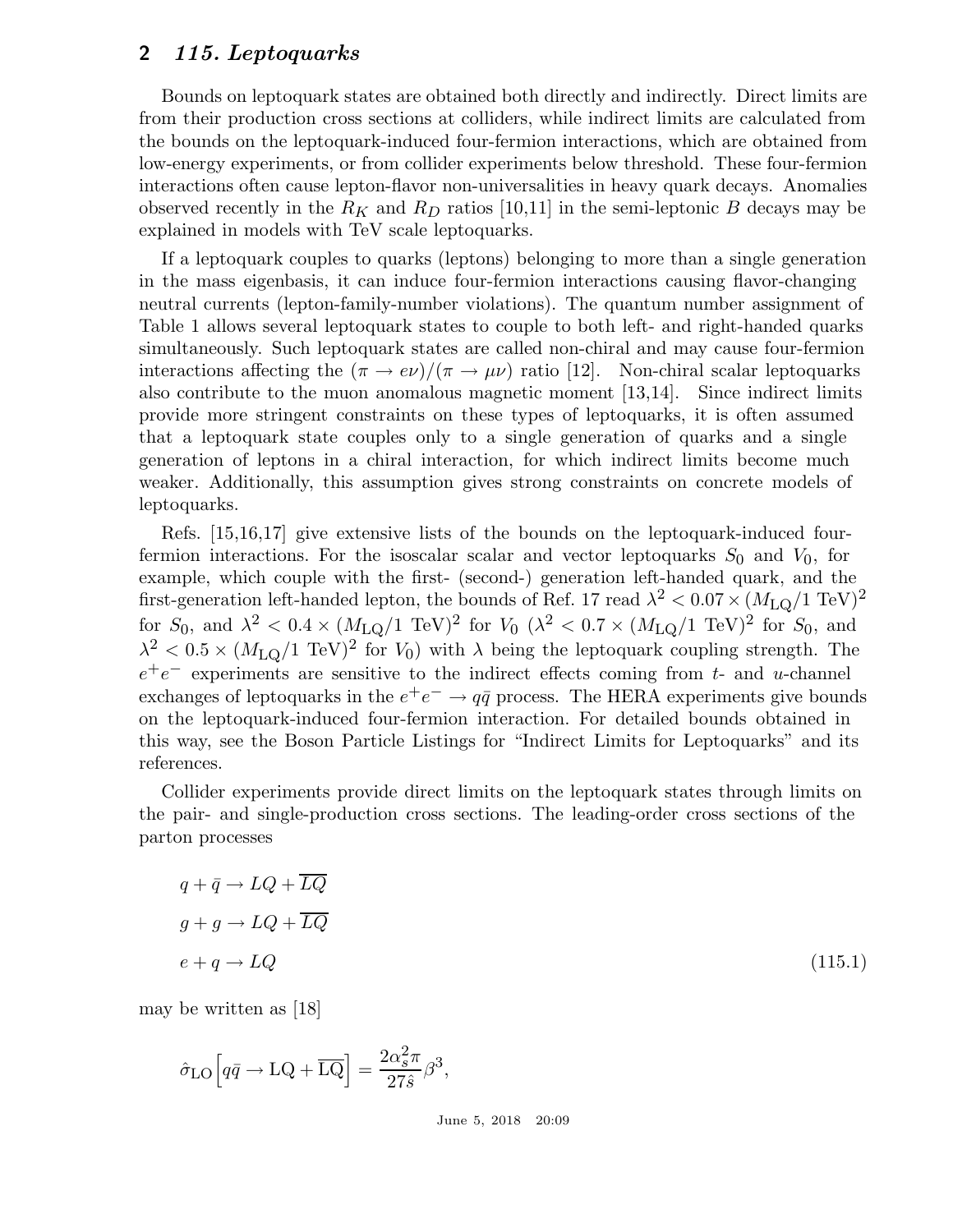### 115. Leptoquarks 3

$$
\hat{\sigma}_{LO} \left[ gg \to LQ + \overline{LQ} \right] = \frac{\alpha_s^2 \pi}{96 \hat{s}}
$$
  
 
$$
\times \left[ \beta (41 - 31\beta^2) + (18\beta^2 - \beta^4 - 17) \log \frac{1+\beta}{1-\beta} \right],
$$
  

$$
\hat{\sigma}_{LO} \left[ eq \to LQ \right] = \frac{\pi \lambda^2}{4} \delta(\hat{s} - M_{LQ}^2)
$$
 (115.2)

for a scalar leptoquark. Here  $\sqrt{\hat{s}}$  is the invariant energy of the parton subprocess, and  $\beta \equiv \sqrt{1-4M_{\rm LQ}^2/\hat{s}}$ . The leptoquark Yukawa coupling is given by  $\lambda$ . Leptoquarks are also produced singly at hadron colliders through  $g + q \rightarrow LQ + \ell$  [19], which allows extending to higher masses the collider reach in the leptoquark search [20], depending on the leptoquark Yukawa coupling. See also Ref. [21] for a comprehensive review on the leptoquark phenomenology in precision experiments and particle colliders.

Leptoquark states which couple only to left- or right-handed quarks are called chiral leptoquarks. Leptoquark states which couple only to the first (second, third) generation are referred as the first- (second-, third-) generation leptoquarks.

The LHC, Tevatron and LEP experiments search for pair production of the leptoquark states, which arises from the leptoquark gauge interaction. The searches are carried on in signatures including high  $P_T$  leptons,  $E_T$  jets and large missing transverse energy, due to the typical decay of the leptoquark. The gauge couplings of a scalar leptoquark are determined uniquely according to its quantum numbers in Table 115.1. Since all of the leptoquark states belong to color-triplet representation, the scalar leptoquark pair-production cross section at the Tevatron and LHC can be determined solely as a function of the leptoquark mass without making further assumptions. This is in contrast to the indirect or single-production limits, which give constraints in the leptoquark mass-coupling plane.

Older results from the Tevatron run can be found here:  $[23]$ ,  $[24]$ ,  $[25]$  and  $[26]$ .

Current results from the LHC proton-proton collider, running at a center of mass energies of 7, 8 TeV and 13 TeV, extend previous mass limits for scalar leptoquarks to  $> 1130$  GeV (first generation, CMS,  $\beta = 1, \sqrt{s} = 13$  TeV) and  $> 920$  GeV(first generation, CMS,  $\beta = 0.5, \sqrt{s} = 13$  TeV) [27]; > 1100 GeV (first generation, ATLAS,  $\beta = 1, \sqrt{s} = 13$ TeV) [28] and > 900 GeV (first generation, ATLAS,  $\beta = 0.5$ ,  $\sqrt{s} = 8$  TeV - no update at 13 TeV is available at this time) [29]; > 1165 GeV (second generation, CMS,  $\beta = 1$ ,  $\sqrt{s} = 13$  TeV) [30] and > 960 GeV (second generation, CMS,  $\beta = 0.5$ ,  $\sqrt{s} = 13$  TeV) [30]; and > 1050 GeV (second generation, ATLAS,  $\beta = 1, \sqrt{s} = 13$  TeV) [28] and > 850 GeV (second generation, ATLAS,  $\beta = 0.5, \sqrt{s} = 8$  TeV - no update at 13 TeV is available at this time  $\vert$  [29]. All limits at 95\% C.L.

As for third generation leptoquarks, CMS results are the following (using both 8 and 13 TeV run data): 1) assuming that all leptoquarks decay to a top quark and a  $\tau$  lepton, the existence of pair produced, third-generation leptoquarks up to a mass of 685 GeV ( $\beta$  $=1, 8$  TeV) is excluded at 95% confidence level [31]; 2) assuming that all leptoquarks decay to a bottom quark and a  $\tau$  lepton, the existence of pair produced, third-generation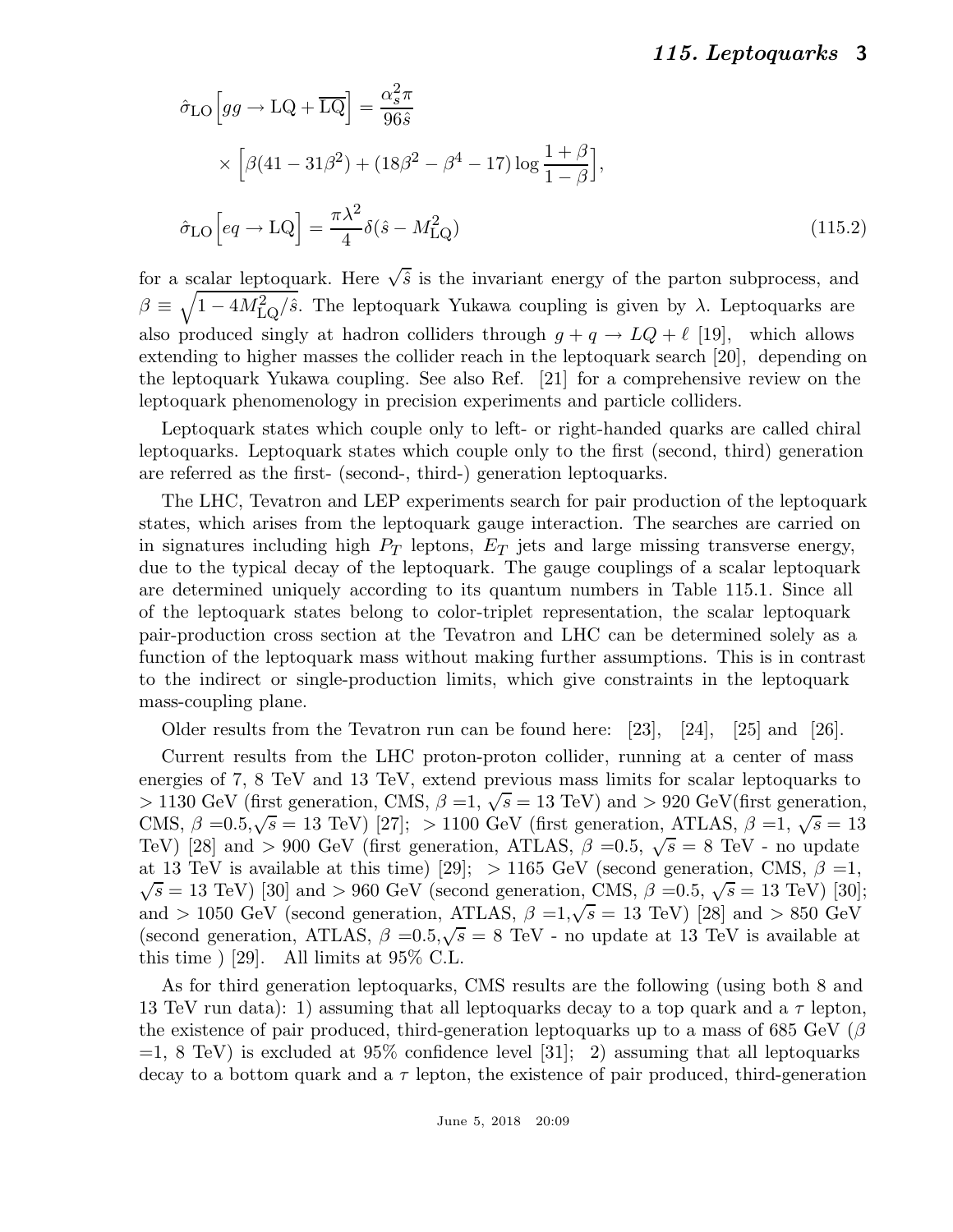### 4 115. Leptoquarks

leptoquarks up to a mass of 850 GeV ( $\beta$  =1, 13 TeV) is excluded at 95% confidence level [32]; 3) assuming that all leptoquarks decay to a bottom quark and a  $\tau$  neutrino, the existence of pair produced, third-generation leptoquarks up to a mass of 450 GeV ( $\beta$  $=0.5, 8$  TeV) is excluded at 95\% confidence level [33].

The ATLAS collaboration has a limit on third generation scalar leptoquark for the case of  $\beta = 1$  of 525 GeV [34] and 625 GeV for third-generation leptoquarks in the bottom  $\tau$  neutrino channel, and 200  $\lt m_{LQ} \lt 640$  GeV in the top  $\tau$  neutrino channel [34].

It is also possible to consider leptoquark states which couple only with the  $i$ -th generation quarks and the j-th generation leptons  $(i \neq j)$  without causing conflicts with severe indirect constraints. See Ref. [35] for collider search strategies and present limits on the pair production cross sections of this class of leptoquark states.

The magnetic-dipole-type and the electric-quadrupole-type interactions of a vector leptoquark are not determined even if we fix its gauge quantum numbers as listed in the Table [36]. The production of vector leptoquarks depends in general on additional assumptions that the leptoquark couplings and their pair-production cross sections are enhanced relative to the scalar leptoquark contributions. The leptoquark pair-production cross sections in  $e^+e^-$  collisions depend on the leptoquark  $SU(2) \times U(1)$  quantum numbers and Yukawa coupling with electron [37].

The most stringent searches for the leptoquark single production were performed by the HERA experiments. Since the leptoquark single-production cross section depends on its Yukawa coupling, the leptoquark mass limits from HERA are usually displayed in the mass-coupling plane. For leptoquark Yukawa coupling  $\lambda = 0.1$ , the ZEUS bounds on the first-generation leptoquarks range from 248 to 290 GeV, depending on the leptoquark species [39]. The H1 Collaboration released a comprehensive summary of searches for first generation leptoquarks using the full data sample collected in ep collisions at HERA (446 pb−<sup>1</sup> ). No evidence of production of leptoquarks was observed in final states with a large transverse momentum electron or large missing transverse momentum. For a coupling strength  $\lambda = 0.3$ , first generation leptoquarks with masses up to 800 GeV are excluded at 95% C.L. [41]. The CMS collaboration performed a search for single production of first and second geneation leptoquarks [42], which is complementary to the HERA searches in the high  $\lambda$  region (for coupling strenght  $\lambda = 1.0$ , first generation leptoquarks are excluded for masses up to 1.75 TeV).

The search for LQ will continue with more LHC data. Early feasability studies by the LHC experiments ATLAS [44] and CMS [45] indicate that clear signals can be established for masses up to about  $M_{\text{LQ}}$  1.3 to 1.4 TeV for first- and second-generation scalar LQ, with a likely final reach 1.5 TeV, for collisions at 14 TeV in the center of mass.

#### References:

- 1. W. Buchmüller, R. Rückl, and D. Wyler, Phys. Lett. **B191**, 442 (1987).
- 2. K.S. Babu, C.F. Kolda, and J. March-Russell, Phys. Lett. B408, 261 (1997).
- 3. J.L. Hewett and T.G. Rizzo, Phys. Rev. D58, 055005 (1998).
- 4. J.C. Pati and A. Salam, Phys. Rev. D10, 275 (1974).
- 5. H. Georgi and S.L. Glashow, Phys. Rev. Lett. 32, 438 (1974).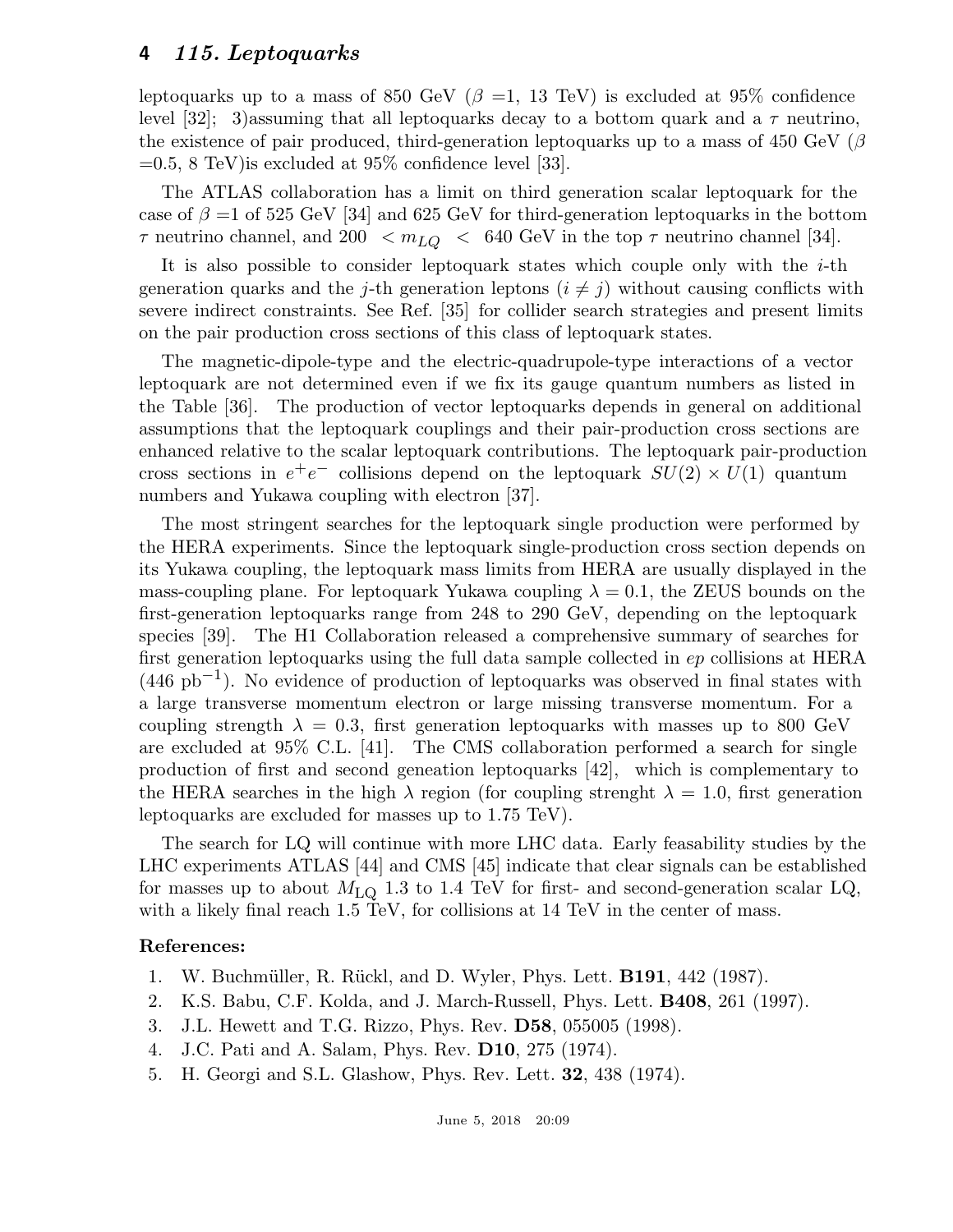- 6. H. Georgi, AIP Conf. Proc. 23, 575 (1975); H. Fritzsch and P. Minkowski, Ann. Phys. 93, 193 (1975).
- 7. For a review, see, E. Farhi and L. Susskind, Phys. Reports 74, 277 (1981).
- 8. K. Lane and M. Ramana, Phys. Rev. D44, 2678 (1991).
- 9. See, for example, B. Schremp and F. Schremp, Phys. Lett. 153B, 101 (1985).
- 10. R. Aaij *et al.* [LHCb Collab.], Phys. Rev. Lett. **113**, 151601 (2014); R. Aaij et al. [LHCb Collab.], arXiv:1705.05802.
- 11. Y. Amhis et al., arXiv:1612.07233.
- 12. O. Shanker, Nucl. Phys. B204, 375, (1982).
- 13. U. Mahanta, Eur. Phys. J. C21, 171 (2001) [Phys. Lett. B515, 111 (2001)].
- 14. K. Cheung, Phys. Rev. D64, 033001 (2001).
- 15. S. Davidson, D.C. Bailey, and B.A. Campbell, Z. Phys. C61, 613 (1994).
- 16. M. Leurer, Phys. Rev. D49, 333 (1994); Phys. Rev. D50, 536 (1994).
- 17. M. Carpentier and S. Davidson, Eur. Phys. J. C70, 1071 (2010).
- 18. T. Plehn et al., Z. Phys. C74, 611 (1997); M. Kramer *et al.*, Phys. Rev. Lett. **79**, 341 (1997); and references therein.
- 19. J.L. Hewett and S. Pakvasa, Phys. Rev. D37, 3165 (1988); O.J.P. Eboli and A.V. Olinto, Phys. Rev. D38, 3461 (1988); A. Dobado, M.J. Herrero, and C. Muñoz, Phys. Lett. 207B, 97 (1988); V.D. Barger et al., Phys. Lett. B220, 464 (1989); M. De Montigny and L. Marleau, Phys. Rev. D40, 2869 (1989) [Erratum-ibid. D56, 3156 (1997)].
- 20. A. Belyaev et al., JHEP 0509, 005 (2005).
- 21. I. Doršner *et al.*, Phys. Reports **641**, 1 (2016).
- 22. D. Acosta et al. [CDF Collab.], Phys. Rev. D72, 051107 (2005).
- 23. V.M. Abazov et al. [DØCollab.], Phys. Lett. B681, 224 (2009).
- 24. A. Abulencia et al. [CDF Collab.], Phys. Rev. D73, 051102 (2006).
- 25. V.M. Abazov et al. [DØCollab.], Phys. Lett. B671, 224 (2009).
- 26. V.Abazov et al. [DØCollab.], Phys. Lett. **B693**, 95 (2010).
- 27. [CMS Collab.], CMS PAS EXO-16-043 (2016).
- 28. M. Aaboud, *et al.* [ATLAS Collab.], New J. Phys. **18**, 093016 (2016).
- 29. G.Aad et al. [ATLAS Collab.], arXiv:1508.04735v1.
- 30. [CMS Collab.], CMS PAS EXO-16-007 (2016).
- 31. V. Khachatryan et al. [CMS Collab.], JHEP 1507, 042 (2015).
- 32. A.M. Sirunyan, et al. [CMS Collab.], JHEP 1707, 121 (2017).
- 33. S. Chatrchyan et al. [CMS Collab.], JHEP 1212, 055 (2012).
- 34. G. Aad *et al.* [ATLAS Collab.], Eur. Phys. J. **C76**, 5 (2016).
- 35. B. Diaz, M. Schmaltz, and Y. M. Zhong, arXiv:1706.05033.
- 36. J. Blümlein, E. Boos, and A. Kryukov, Z. Phys. **C76**, 137 (1997).
- 37. J. Blümlein and R. Ruckl, Phys. Lett. **B304**, 337 (1993).
- 38. G. Abbiendi et al. [OPAL Collab.], Eur. Phys. J. C31, 281 (2003).
- 39. S. Chekanov et al. [ZEUS Collab.], Phys. Rev. D68, 052004 (2003).
- 40. A. Aktas *et al.* [H1 Collab.], Phys. Lett. **B629**, 9 (2005).